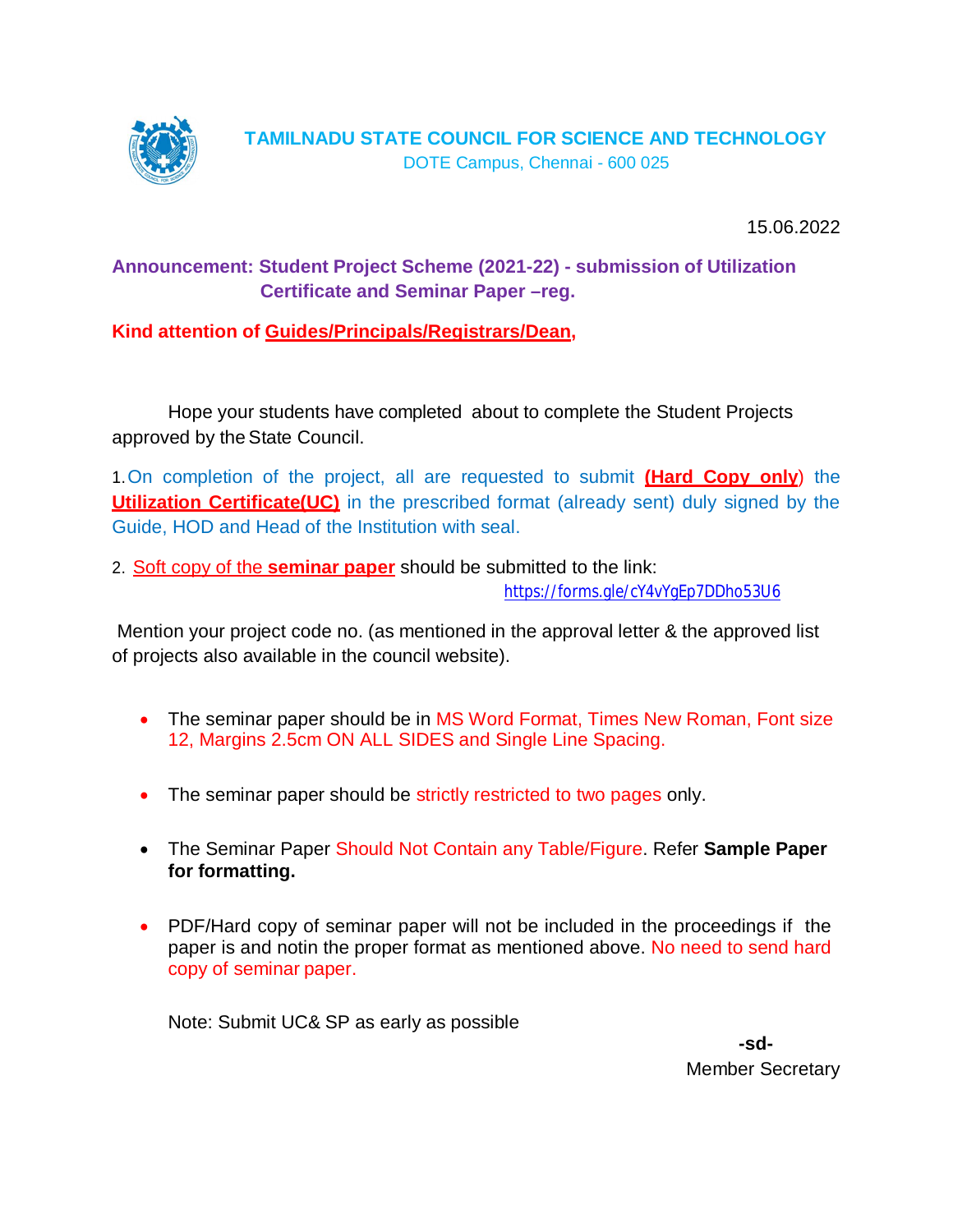## **TAMILNADU STATE COUNCIL FOR SCIENCE AND TECHNOLOGY** DOTE CAMPUS, CHENNAI - 600 025

## **STUDENT PROJECT SCHEME 2021-2022 UTILISATION CERTIFICATE**

(TWO COPIES)

1. Name of the guide and address :

2. Name of the student(s)  $\qquad \qquad$ :

3. Title of the project in the state of the project in the state of the state of the state of the state of the state of the state of the state of the state of the state of the state of the state of the state of the state o

4. Project code :

It is certified that a sum of Rs............ (Rupees ) Sanctioned by the council for carrying out above mentioned student project has been utilized for the purpose for which it was sanctioned and sum of Rs. ...............................remaining unutilized is refunded.

Signature of the guide Signature of the HOD Signature of the REGISTRAR/PRINCIPAL/DEAN With SEAL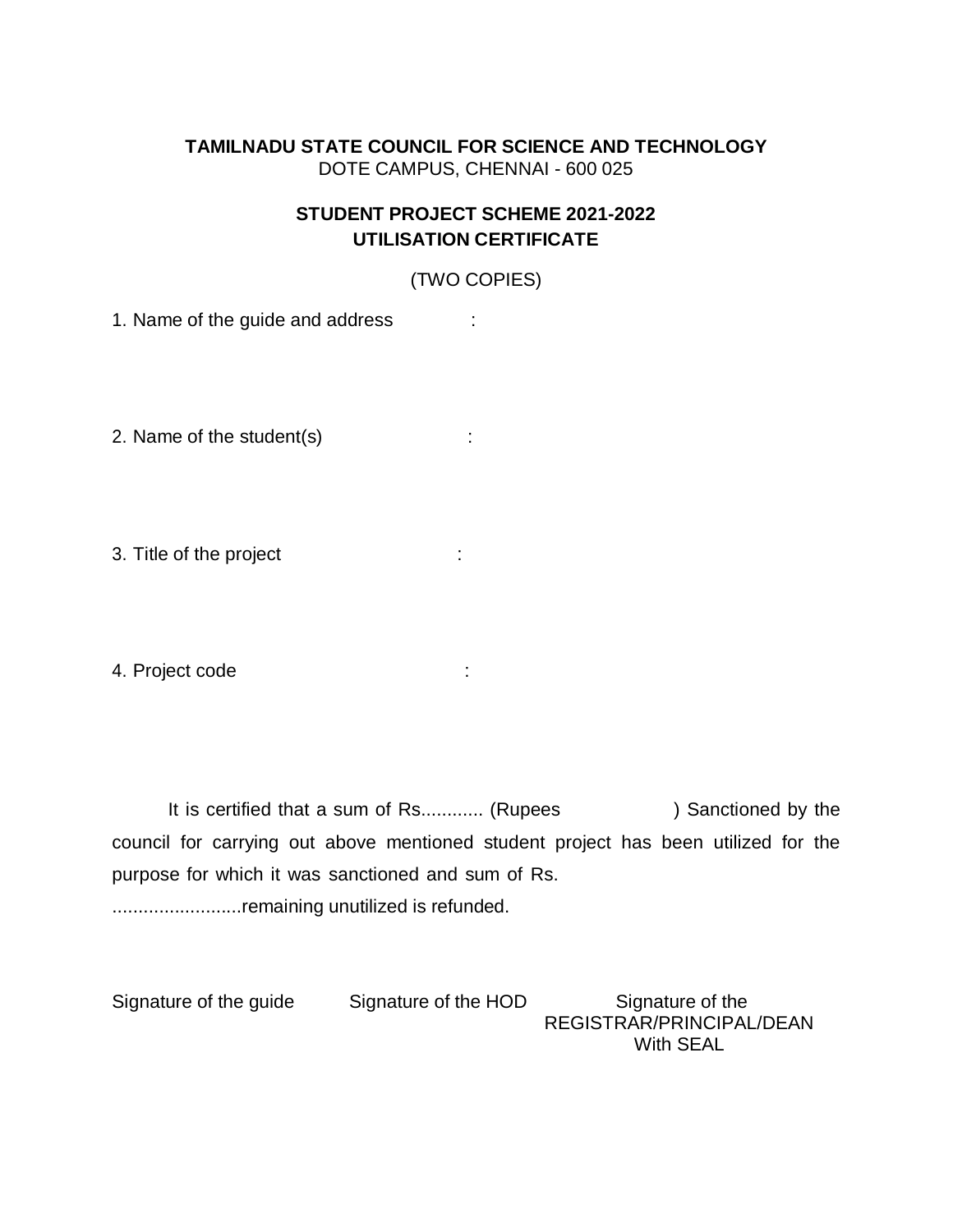### *SAMPLE PAPER*

## **ADVANCED TECHNIQUE FOR SOIL MOISTURE CONTENT BASED AUTOMATICMOTOR PUMPING FOR AGRICULTURAL LAND PURPOSE**

#### **A.Anand, R.Ramesh, M.Nandhu and N.Ram**

Department of Chemistry, Anna University, Chennai – 641 049

#### **Abstract**

The project mainly aims in designing a system which is capable of checking the soil moisture content and automatically pumps the water into the field for agriculture purpose using solar energy. In irrigation process the most important parameter of monitoring is soil. So, the soil moisture sensor is used to find whether the soil is wet or dry. The pumping motor will pump the water only when the field is dry. The sensor sends the status of the soil to the microcontroller 8051and based on that the controller will display the status in the LCD and switch ON or OFF the submersible pump.

#### **Introduction**

Automatic irrigation system is very important in the field of agriculture. It is used to maintain the level of water or moisture in the soil where crops are planted. Moisture sensor is interfaced with 8051microcontroller. The sensor sends the status of the soil to the microcontroller and if the soil is dry the micro controller will automatically switch ON the solar powered water pump system and GSM modem is used to inform the owner.

#### **Motivation**

The motivation for this project came from the countries where economy is based on agriculture and the climatic conditions let to lack of rains and scarcity of water. If the farm land has the water pump, manual invention by farmers is required to turn the pump on of whenever needed.

#### **Materials and Methods**

The isolated fungal culture which was observed to produce coloured pigments on the cultured agar plate was selected and subcultured on the PDA plates. The plates were incubated at 30 <sup>º</sup>C for 14 days. The fungal endophytes were mass cultivated on potato dextrose broth by placing actively growing pure culture in 1000ml Erlenmeyer flasks containing 200ml of the medium. The flasks were incubated at 37 ºC for 7 days in shaker incubator at 150 rpm.

#### **Characterization**

The black pigment and pink-red pigment extracted from *Curvularia protuberata* and *Fusarium oxysporum* showed maximum absorbance of 260 and 270 nm respectively in the range